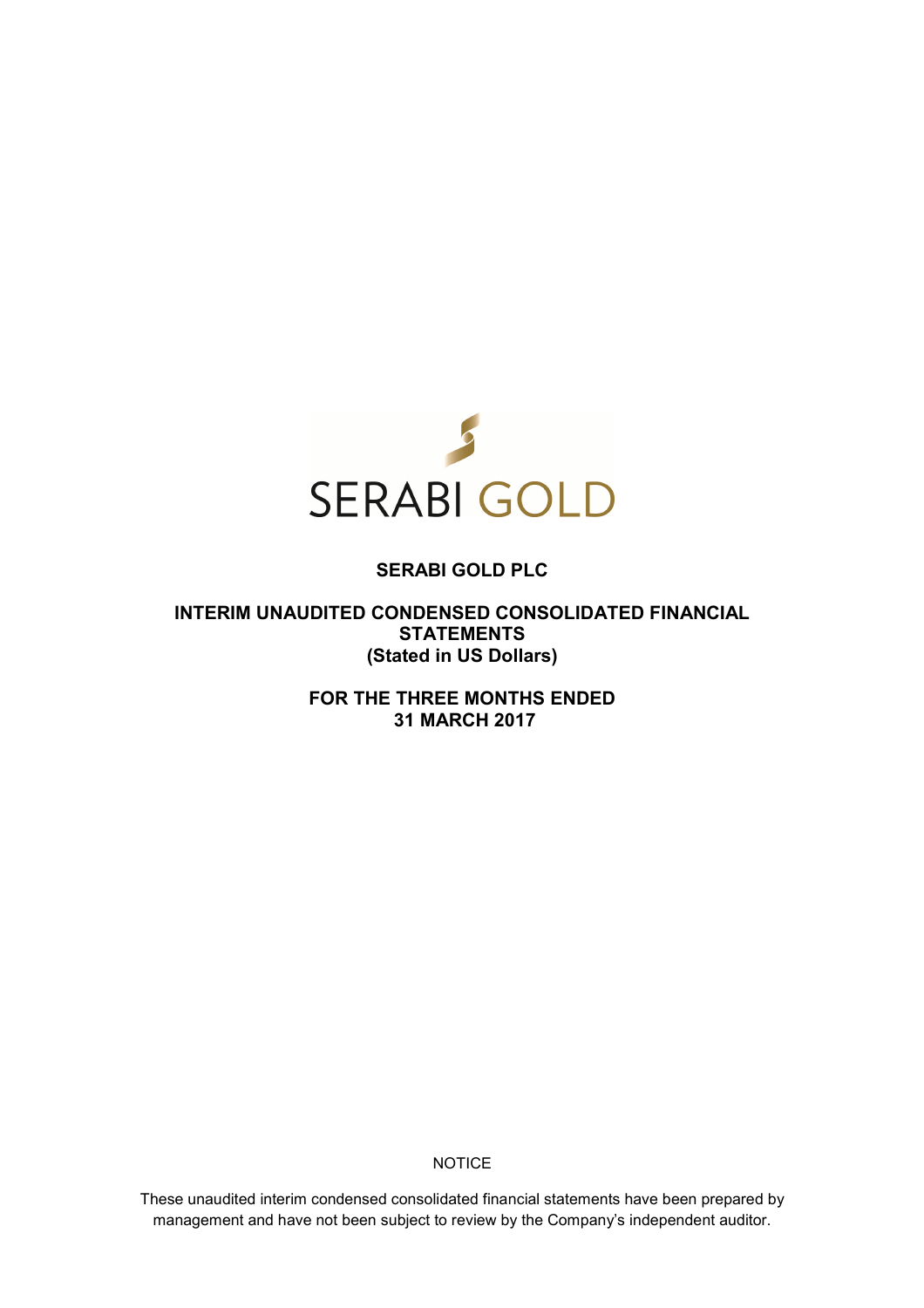# **SERABI GOLD PLC Condensed Consolidated Statements of Comprehensive Income**

|                                                                                                                         |              |               | For the three months ended<br>31 March |  |
|-------------------------------------------------------------------------------------------------------------------------|--------------|---------------|----------------------------------------|--|
|                                                                                                                         |              | 2017          | 2016                                   |  |
| (expressed in US\$)                                                                                                     | <b>Notes</b> | (unaudited)   | (unaudited)                            |  |
| <b>CONTINUING OPERATIONS</b>                                                                                            |              |               |                                        |  |
| <b>Revenue</b>                                                                                                          |              | 13,173,584    | 11,679,089                             |  |
| Cost of sales                                                                                                           |              | (9,792,350)   | (6,689,506)                            |  |
| Provision for impairment of Inventory                                                                                   |              | (220,000)     |                                        |  |
| Depreciation and amortisation charges                                                                                   |              | (1,900,704)   | (1,216,727)                            |  |
| <b>Gross profit</b>                                                                                                     |              | 1,260,530     | 3,772,856                              |  |
| Administration expenses                                                                                                 |              | (1, 241, 455) | (1, 132, 200)                          |  |
| Share-based payments                                                                                                    |              | (65, 620)     | (123, 116)                             |  |
| Profit on sale of fixed assets                                                                                          |              |               | 2,568                                  |  |
| Operating (loss) / profit                                                                                               |              | (46, 545)     | 2,520,108                              |  |
| Foreign exchange gain/(loss)                                                                                            |              | 46,837        | (40, 799)                              |  |
| Finance expense                                                                                                         |              | (33, 817)     | (978,040)                              |  |
| Finance income                                                                                                          |              | 34            | 35                                     |  |
| (Loss) / profit before taxation                                                                                         |              | (33, 491)     | 1,501,304                              |  |
| Income tax expense                                                                                                      |              | (80, 552)     | (153, 639)                             |  |
| (Loss) / profit for the period from continuing<br>operations attributable to the owners of the<br>parent <sup>(1)</sup> |              | (114, 043)    | 1,347,665                              |  |
| Other comprehensive income (net of tax)                                                                                 |              |               |                                        |  |
| Items that may be reclassified subsequently to profit or loss                                                           |              |               |                                        |  |
| Exchange differences on translating foreign<br>operations                                                               |              | 1,467,847     | 4,270,129                              |  |
| Total comprehensive profit for the period<br>operations attributable to the owners of the<br>parent                     |              | 1,353,804     | 5,617,794                              |  |
| (Loss) / profit per ordinary share (basic) <sup>(1)</sup>                                                               | 3            | (0.016c)      | 0.205c                                 |  |
| (Loss) / profit per ordinary share (diluted) <sup>(1)</sup>                                                             | 3            | (0.016c)      | 0.195c                                 |  |
|                                                                                                                         |              |               |                                        |  |

(1) All revenue and expenses arise from continuing operations.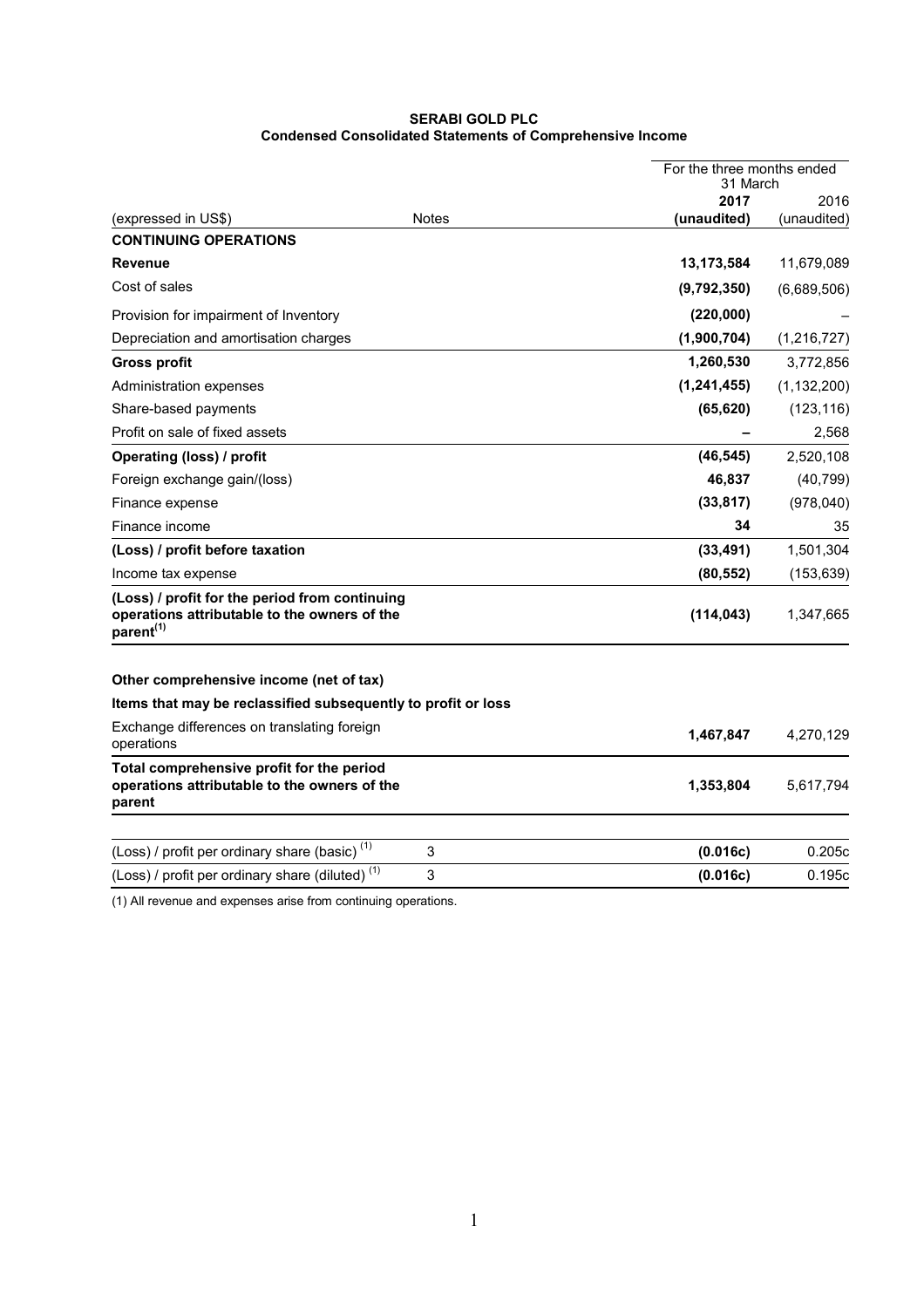# **SERABI GOLD PLC Condensed Consolidated Balance Sheets**

|                                              |              | As at            | As at            | As at               |
|----------------------------------------------|--------------|------------------|------------------|---------------------|
|                                              |              | 31 March<br>2017 | 31 March<br>2016 | 31 December<br>2016 |
| (expressed in US\$)                          | <b>Notes</b> | (unaudited)      | (unaudited)      | (audited)           |
| <b>Non-current assets</b>                    |              |                  |                  |                     |
| Deferred exploration costs                   | 5            | 10,234,360       | 8,767,288        | 9,990,789           |
| Property, plant and equipment                | 6            | 45,862,328       | 42,680,815       | 45,396,140          |
| Deferred taxation                            |              | 3,313,099        |                  | 3,253,630           |
| <b>Total non-current assets</b>              |              | 59,409,787       | 51,448,103       | 58,640,559          |
| <b>Current assets</b>                        |              |                  |                  |                     |
| Inventories                                  | 7            | 6,534,060        | 9,709,839        | 8,110,373           |
| Trade and other receivables                  |              | 2,996,060        | 5,646,516        | 1,233,049           |
| Prepayments and accrued income               |              | 4,417,677        | 3,325,117        | 3,696,550           |
| Cash and cash equivalents                    |              | 3,407,117        | 4,410,589        | 4,160,923           |
| Total current assets                         |              | 17,354,914       | 23,092,061       | 17,200,895          |
| <b>Current liabilities</b>                   |              |                  |                  |                     |
| Trade and other payables                     |              | 4,713,274        | 5,045,368        | 4,722,139           |
| Interest bearing loan                        | 8            | 1,371,489        | 3,812,500        | 1,371,489           |
| Convertible loan facility                    |              |                  | 1,846,605        |                     |
| Trade and asset finance facilities           |              | 1,152,298        | 6,112,688        | 1,592,568           |
| Derivative financial liabilities             |              |                  | 674,145          |                     |
| Accruals                                     |              | 485,765          | 263,520          | 635,446             |
| <b>Total current liabilities</b>             |              | 7,722,826        | 17,754,826       | 8,321,642           |
| <b>Net current assets</b>                    |              | 9,632,088        | 5,337,235        | 8,879,253           |
| <b>Total assets less current liabilities</b> |              | 69,041,875       | 56,785,338       | 67,519,812          |
| <b>Non-current liabilities</b>               |              |                  |                  |                     |
| Trade and other payables                     |              | 2,260,691        | 2,042,840        | 2,211,078           |
| Provisions                                   |              | 1,904,989        | 2,083,286        | 1,851,963           |
| Interest bearing liabilities                 |              | 77,798           | 134,657          | 77,798              |
| <b>Total non-current liabilities</b>         |              | 4,243,478        | 4,260,783        | 4,140,839           |
| <b>Net assets</b>                            |              | 64,798,397       | 52,524,555       | 63,378,973          |
| <b>Equity</b>                                |              |                  |                  |                     |
| Share capital                                | 11           | 5,540,960        | 5,263,182        | 5,540,960           |
| Share premium reserve                        |              | 1,722,222        |                  | 1,722,222           |
| Option reserve                               |              | 1,404,272        | 2,481,576        | 1,338,652           |
| Other reserves                               |              | 3,273,143        | 361,461          | 3,051,862           |
| <b>Translation reserve</b>                   |              | (29, 140, 001)   | (34,956,406)     | (30,607,848)        |
| Retained earnings                            |              | 82,688,801       | 79,374,742       | 82,333,125          |
| <b>Equity shareholders' funds</b>            |              | 64,798,397       | 52,524,555       | 63,378,973          |

The interim financial information has not been audited and does not constitute statutory accounts as defined in Section 434 of the Companies Act 2006. Whilst the financial information included in this announcement has been compiled in accordance with International Financial Reporting Standards ("IFRS") this announcement itself does not contain sufficient financial information to comply with IFRS. The Group statutory accounts for the year ended 31 December 2016 prepared under IFRS as adopted in the EU and with IFRS and their interpretations adopted by the International Accounting Standards Board will be filed with the Registrar of Companies following their adoption by shareholders at the next Annual General Meeting. The auditor's report on these accounts was unqualified but did contain an Emphasis of Matter with respect to the Company and the Group regarding Going Concern. The auditor's report did not contain a statement under Section 498 (2) or 498 (3) of the Companies Act 2006.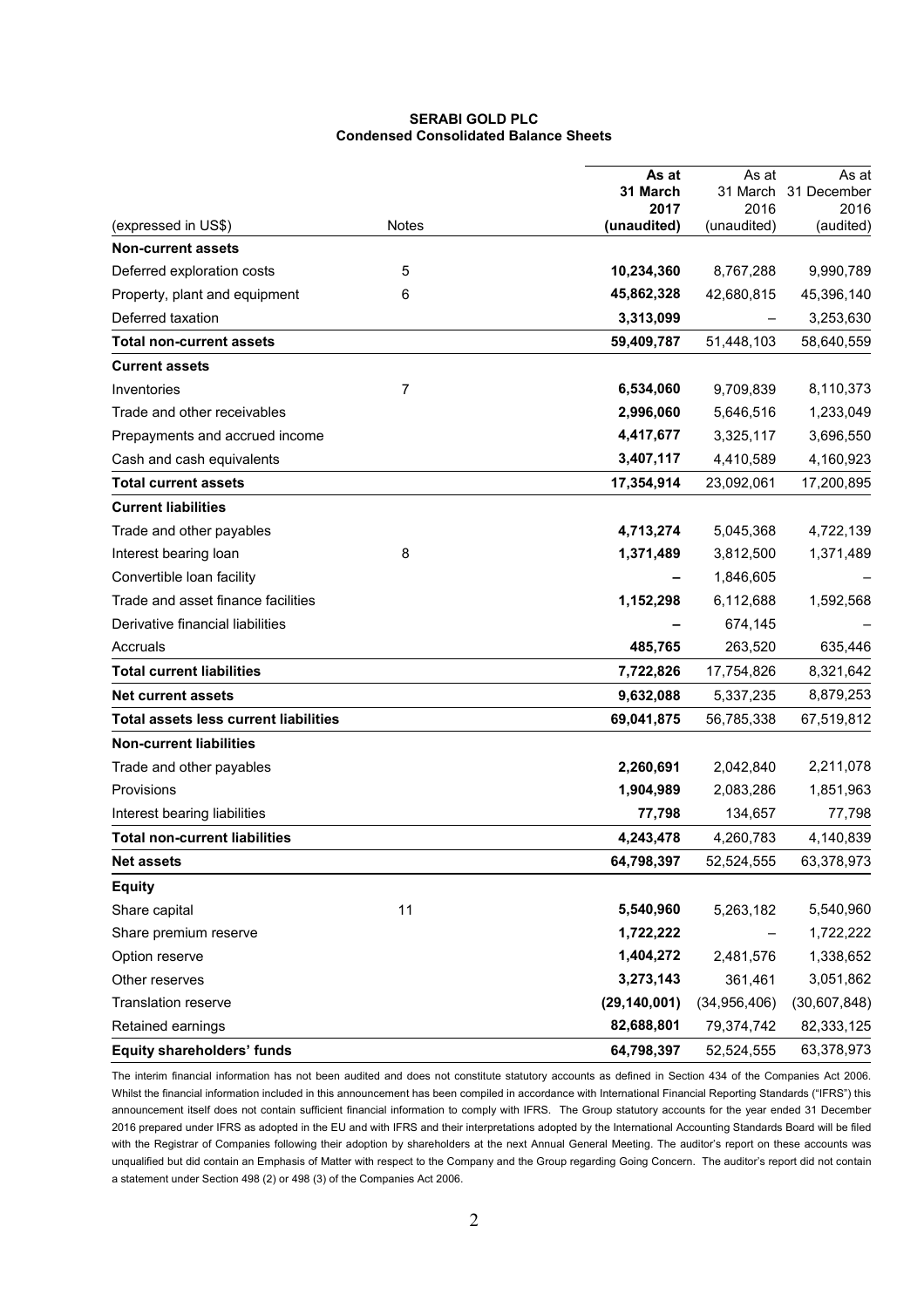### **SERABI GOLD PLC Condensed Consolidated Statements of Changes in Shareholders' Equity**

| (expressed in US\$)                                      |                  |                  |                 |                                                 |                        |                      |              |
|----------------------------------------------------------|------------------|------------------|-----------------|-------------------------------------------------|------------------------|----------------------|--------------|
| (unaudited)                                              | Share<br>capital | Share<br>premium | Share           | option Other<br>reserve reserves <sup>(1)</sup> | Translation<br>reserve | Retained<br>Earnings | Total equity |
| Equity shareholders' funds<br>at 31 December 2015        | 5,263,182        |                  | 2,747,415       |                                                 | 450,262 (39,226,535)   | 77,549,321           | 46,783,645   |
| Foreign currency<br>adjustments                          |                  |                  |                 |                                                 | 4,270,129              |                      | 4,270,129    |
| Profit for the period                                    |                  |                  |                 |                                                 |                        | 1,347,665            | 1,347,665    |
| Total comprehensive income<br>for the period             |                  |                  |                 |                                                 | 4,270,129              | 1,347,665            | 5,617,794    |
| Share options lapsed in<br>period                        |                  |                  | (388, 955)      |                                                 |                        | 388,955              |              |
| Warrants lapsed                                          |                  |                  |                 | (88, 801)                                       |                        | 88,801               |              |
| Share option expense                                     |                  |                  | 123,116         |                                                 |                        |                      | 123,116      |
| Equity shareholders' funds<br>at 31 March 2016           | 5,263,182        |                  | 2,481,576       |                                                 | 361,461 (34,956,406)   | 79,374,742           | 52,524,555   |
| Foreign currency<br>adjustments                          |                  |                  |                 |                                                 | 4,348,558              |                      | 4,348,558    |
| Profit for the period                                    |                  |                  |                 |                                                 |                        | 3,082,627            | 3,082,627    |
| Total comprehensive income<br>for the period             |                  |                  |                 |                                                 | 4,348,558              | 3,082,627            | 7,431,185    |
| Transfer to taxation reserve                             |                  |                  |                 | 2,690,401                                       |                        | (2,690,401)          |              |
| Shares Issued in period                                  | 277,778          | 1,722,222        |                 |                                                 |                        |                      | 2,000,000    |
| Release of fair value<br>provision on convertible loan   |                  |                  |                 |                                                 |                        | 1,195,450            | 1,195,450    |
| Share options lapsed in<br>period                        |                  |                  | $-$ (1,370,707) |                                                 |                        | 1,370,707            |              |
| Share option expense                                     |                  |                  | 227,783         |                                                 |                        |                      | 227,783      |
| <b>Equity shareholders' funds</b><br>at 31 December 2016 | 5,540,960        | 1,722,222        | 1,338,652       |                                                 | 3,051,862 (30,607,848) | 82,333,125           | 63,378,973   |
| Foreign currency<br>adjustments                          |                  |                  |                 |                                                 | 1,467,847              |                      | 1,467,847    |
| Loss for the period                                      |                  |                  |                 |                                                 |                        | (114, 043)           | (114, 043)   |
| Total comprehensive income<br>for the period             |                  |                  |                 |                                                 | 1,467,847              | (114, 043)           | 1,353,804    |
| Transfer to taxation reserve                             |                  |                  |                 | 221,281                                         |                        | (221, 281)           |              |
| Share option expense                                     |                  |                  | 65,620          |                                                 |                        |                      | 65,620       |
| Equity shareholders' funds<br>at 31 March 2017           | 5,540,960        | 1,722,222        | 1,404,272       |                                                 | 3,273,143 (29,140,001) | 82,688,801           | 64,798,397   |

(1) Other reserves comprise a merger reserve of US\$361,461 and a taxation reserve of US\$2,911,682 (31 December 2016:: merger reserve of US\$361,461 and a taxation reserve of US\$2,690,401).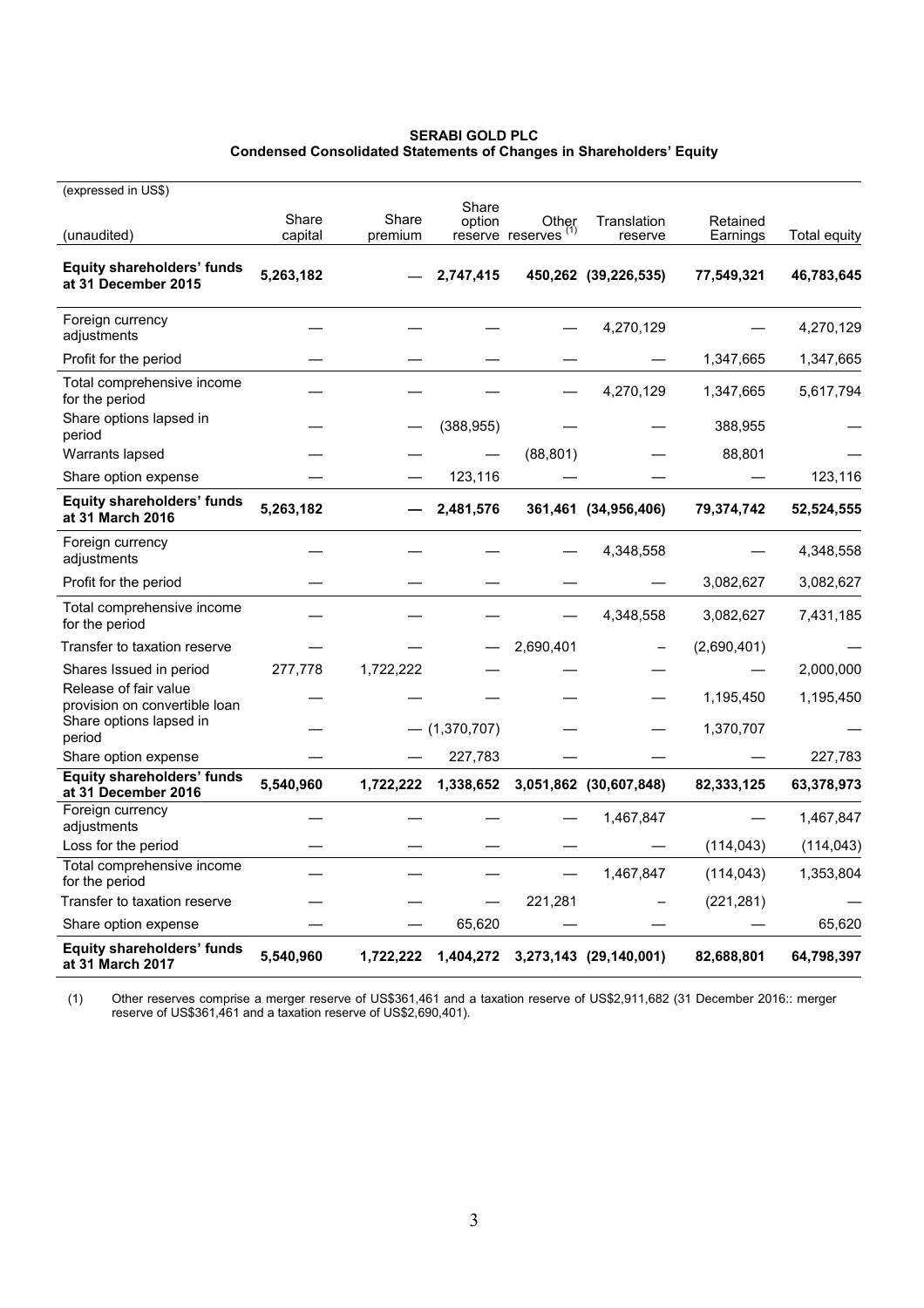### **SERABI GOLD PLC Condensed Consolidated Cash Flow Statements**

|                                                                         | For the three months<br>ended<br>31 March |               |
|-------------------------------------------------------------------------|-------------------------------------------|---------------|
|                                                                         | 2017                                      | 2016          |
| (expressed in US\$)                                                     | (unaudited)                               | (unaudited)   |
| <b>Operating activities</b>                                             |                                           |               |
| Operating (loss) / profit                                               | (114, 043)                                | 1,347,665     |
| Net financial expense                                                   | 13,054                                    | 1,018,804     |
| Depreciation - plant, equipment and mining properties                   | 1,900,704                                 | 1,216,727     |
| Provision for impairment of inventory                                   | 220,000                                   |               |
| Provision for taxation                                                  | 80,552                                    | 153,639       |
| Share based payments                                                    | 65,620                                    | 123,116       |
| Foreign exchange                                                        | 99,230                                    | 202,883       |
| <b>Changes in working capital</b>                                       |                                           |               |
| Decrease / (Increase) in inventories                                    | 1,470,683                                 | (607, 704)    |
| Increase in receivables, prepayments and accrued income                 | (2, 243, 810)                             | (26, 441)     |
| Decrease in payables, accruals and provisions                           | (891, 243)                                | (255, 977)    |
| Net cash inflow from operations                                         | 600,747                                   | 3,172,712     |
|                                                                         |                                           |               |
| <b>Investing activities</b>                                             |                                           |               |
| Purchase of property, plant and equipment and assets in<br>construction | (267, 915)                                | (520, 141)    |
| Capitalised mine development costs                                      | (1,086,790)                               | (663, 961)    |
| Geological exploration expenditure                                      | (2,521)                                   |               |
| Proceeds from sale of assets                                            |                                           | 2,568         |
| Interest received                                                       | 34                                        | 35            |
| Net cash outflow on investing activities                                | (1, 357, 192)                             | (1, 181, 499) |
| <b>Financing activities</b>                                             |                                           |               |
| Draw-down of short-term loan facility                                   |                                           | 2,000,000     |
| Receipts from short-term trade finance                                  |                                           | 5,150,289     |
| Repayment of short-term trade finance                                   |                                           | (6,315,744)   |
| Repayment of finance lease liabilities                                  |                                           | (211, 728)    |
| Interest paid and finance charges                                       | (11, 648)                                 | (225, 396)    |
| Net cash (outflow) / inflow from financing activities                   | (11, 648)                                 | 397,421       |
|                                                                         |                                           |               |
| Net (decrease) / increase in cash and cash equivalents                  | (768, 093)                                | 2,388,634     |
| Cash and cash equivalents at beginning of period                        | 4,160,923                                 | 2,191,759     |
| Exchange difference on cash                                             | 14,287                                    | (169, 804)    |
| Cash and cash equivalents at end of period                              | 3,407,117                                 | 4,410,589     |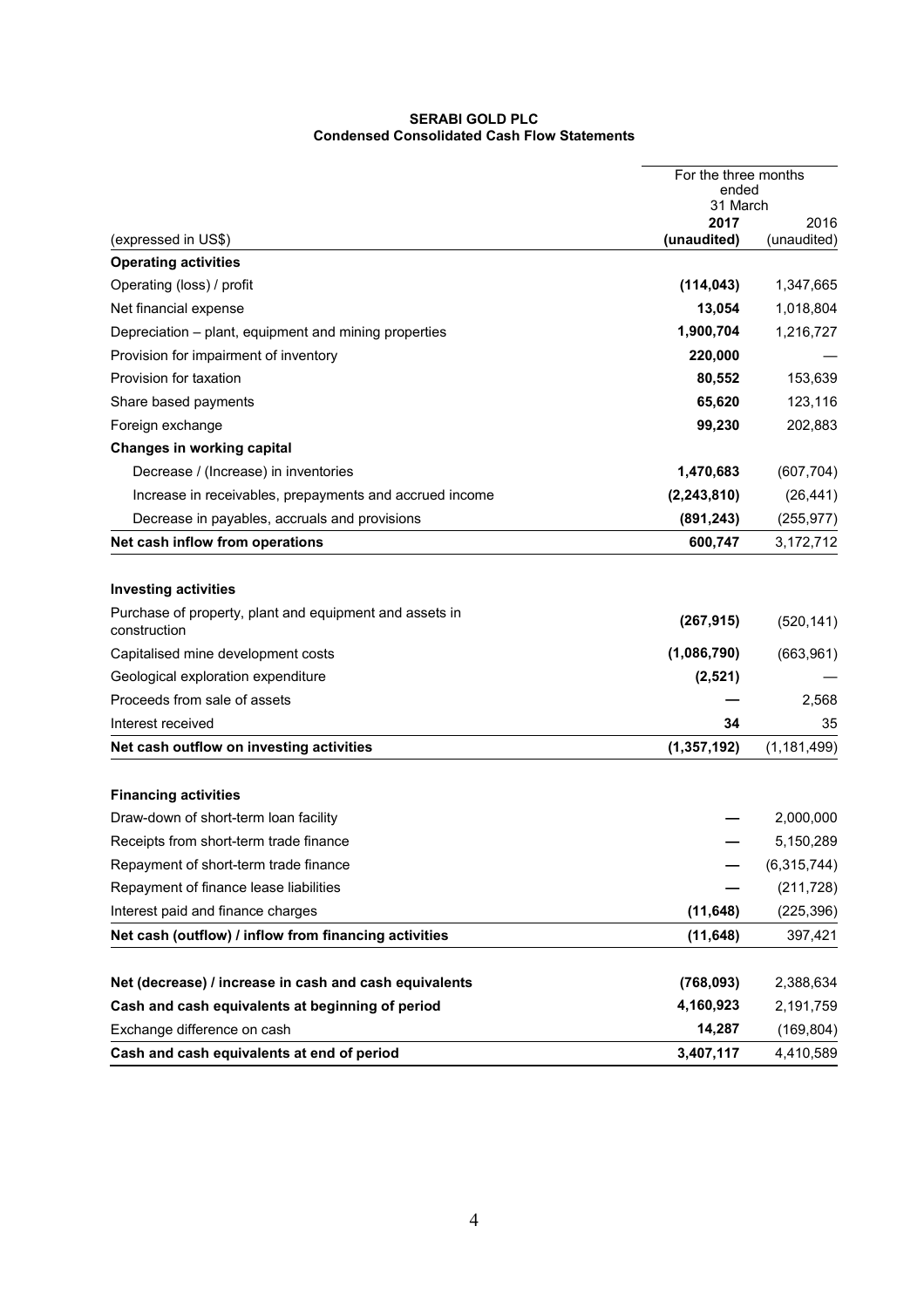# **SERABI GOLD PLC**

# **Report and condensed consolidated financial statements for the three month period ended 31 March 2017**

### **Notes to the Condensed Consolidated Financial Statements**

### **1. Basis of preparation**

These interim condensed consolidated financial statements are for the three month period ended 31 March 2017. Comparative information has been provided for the unaudited three month period ended 31 March 2016 and, where applicable, the audited twelve month period from 1 January 2016 to 31 December 2016. These condensed consolidated financial statements do not include all the disclosures that would otherwise be required in a complete set of financial statements and should be read in conjunction with the 2016 annual report.

The condensed consolidated financial statements for the periods have been prepared in accordance with International Accounting Standard 34 "Interim Financial Reporting" and the accounting policies are consistent with those of the annual financial statements for the year ended 31 December 2016 and those envisaged for the financial statements for the year ending 31 December 2017. The Group has not adopted any standards or interpretation in advance of the required implementation dates. It is not anticipated that the adoption in the future of the new or revised standards or interpretations that have been issued by the International Accounting Standards Board will have a material impact on the Group's earnings or shareholders' funds.

These financial statements do not constitute statutory accounts as defined in Section 434 of the Companies Act 2006.

### **(i) Going concern**

On 1 February 2016, the Group announced that, with effect from 1 January 2016, the Sao Chico Mine had achieved Commercial Production. The Palito Mine has been in Commercial Production since 1 July 2014.

The Directors anticipate the Group now has access to sufficient funding for its immediate projected needs. The Group expects to have sufficient cash flow from its forecast production to finance its on-going operational requirements, to repay its secured loan facilities and to, at least in part, fund exploration and development activity on its other gold properties. The secured loan facility is repayable by 31 August 2017 and at 31 March 2017, the amount outstanding under this facility was US\$1.37 million (31 December 2016: US\$1.37 million). The Group is currently in negotiations to increase and extend the terms of its loan facilities.

The Directors consider that the Group's operations are performing at the levels that they anticipate, but the Group remains a small scale gold producer with limited cash resources to support any unplanned interruption or reduction in gold production, unforeseen reductions in the gold price, or appreciation of the Brazilian currency, all of which could adversely affect the level of free cash flow that the Group can generate on a monthly basis. In the event that the Group is unable to generate sufficient free cash flow to meet its financial obligations as they fall due, or to allow it to finance exploration and development activity on its other gold properties, additional sources of finance may be required. Should additional working capital be required the Directors consider that further sources of finance could be secured within the required timescale.

On this basis, the Directors have therefore concluded that it is appropriate to prepare the financial statements on a going concern basis. However, there is no certainty that such additional funds either for working capital or for future development will be forthcoming and these conditions indicate the existence of a material uncertainty, which may cast significant doubt over the Group's ability to continue as a going concern and, therefore, that it may be unable to realise its assets and discharge its liabilities in the normal course of business. The condensed consolidated financial statements do not include the adjustments that would result if the Group was unable to continue as a going concern.

### **(ii) Use of estimates and judgements**

There have been no material revisions to the nature and amount of changes in estimates of amounts reported in the 2016 annual financial statements.

#### **(iii) Impairment**

At each balance sheet date, the Group reviews the carrying amounts of its property, plant and equipment and intangible assets to determine whether there is any indication that those assets have suffered impairment. Prior to carrying out of impairment reviews, the significant cash generating units are assessed to determine whether they should be reviewed under the requirements of IFRS 6 - Exploration for and Evaluation of Mineral Resources or IAS 36 - Impairment of Assets. Such determination is by reference to the stage of development of the project and the level of reliability and surety of information used in calculating value in use or fair value less costs to sell. Impairment reviews performed under IFRS 6 are carried out on a project by project basis, with each project representing a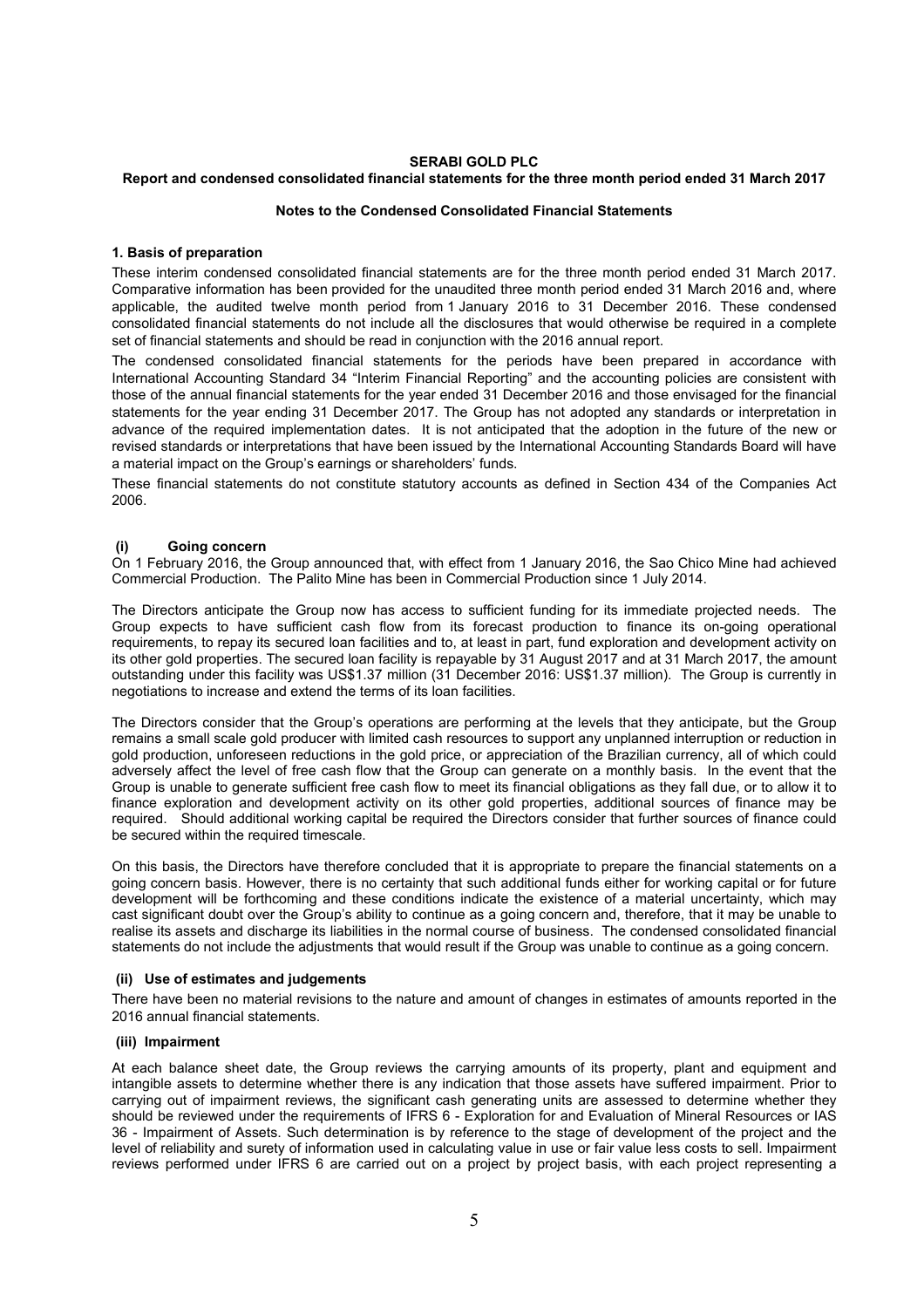potential single cash generating unit. An impairment review is undertaken when indicators of impairment arise; typically when one of the following circumstances applies:

- (i) sufficient data exists that render the resource uneconomic and unlikely to be developed
- (ii) title to the asset is compromised
- (iii) budgeted or planned expenditure is not expected in the foreseeable future
- (iv) insufficient discovery of commercially viable resources leading to the discontinuation of activities

Impairment reviews performed under IAS 36 are carried out when there is an indication that the carrying value may be impaired. Such key indicators (though not exhaustive) to the industry include:

- a significant deterioration in the spot price of gold
- (ii) a significant increase in production costs
- (iii) a significant revision to, and reduction in, the life of mine plan

If any indication of impairment exists, the recoverable amount of the asset is estimated, being the higher of fair value less costs to sell and value in use. In assessing value in use, the estimated future cash flows are discounted to their present value using a pre-tax discount rate that reflects current market assessments of the time value of money and the risks specific to the asset for which the estimates of future cash flows have not been adjusted.

If the recoverable amount of an asset (or cash-generating unit) is estimated to be less than its carrying amount, the carrying amount of the asset (or cash-generating unit) is reduced to its recoverable amount. Such impairment losses are recognised in profit or loss for the year.

Where an impairment loss subsequently reverses, the carrying amount of the asset (or cash-generating unit) is increased to the revised estimate of its recoverable amount, but so that the increased carrying amount does not exceed the carrying amount that would have been determined had no impairment loss been recognised for the asset (or cash-generating unit) in prior years. A reversal of an impairment loss is recognised in profit or loss for the year.

### **(iv) Property, plant and equipment and mining properties**

### *(i) Owned assets*

Items of property, plant and equipment are stated at cost less accumulated depreciation and impairment losses.

Upon demonstration of the feasibility of commercial production, any past deferred exploration, evaluation and development costs related to that operation are reclassified as Assets in Construction. When commercial production commences, these expenditures are then subsequently transferred at cost to Mining Properties. They are stated at cost less amortisation charges and any provision for impairment. Amortisation is calculated over the estimated life of the mineable inventory on a unit of production basis. Future forecast capital expenditure is included in the unit of production depreciation calculation.

#### *(ii) Depreciation*

Depreciation is charged to profit or loss on a straight-line basis over the estimated useful lives of each part of an item of property, plant and equipment. Land is not depreciated.

The Group reviews the economic lives at the end of each annual reporting period.

The residual value, if not insignificant, is reassessed annually. Gains and losses on disposal are determined by comparing proceeds with carrying values and are included in profit or loss.

### *(iii) Commercial production*

Following the commencement of development and construction work intended to advance a mining project into commercial production, the Board will consider and approve the criteria that they will apply in assessing when that mining project has achieved commercial production. These criteria may be agreed in conjunction with other stakeholders particularly financing parties and lenders. There are no set regulations or standards to be applied, but the criteria set will primarily consider the performance of the project compared to projections and generally these criteria will be measured over a continuous period of time. The judgements made and the relative performance measures will be based on the Board's view of the complexity and the relative importance of certain key activity areas in determining the long term commerciality of the mining project.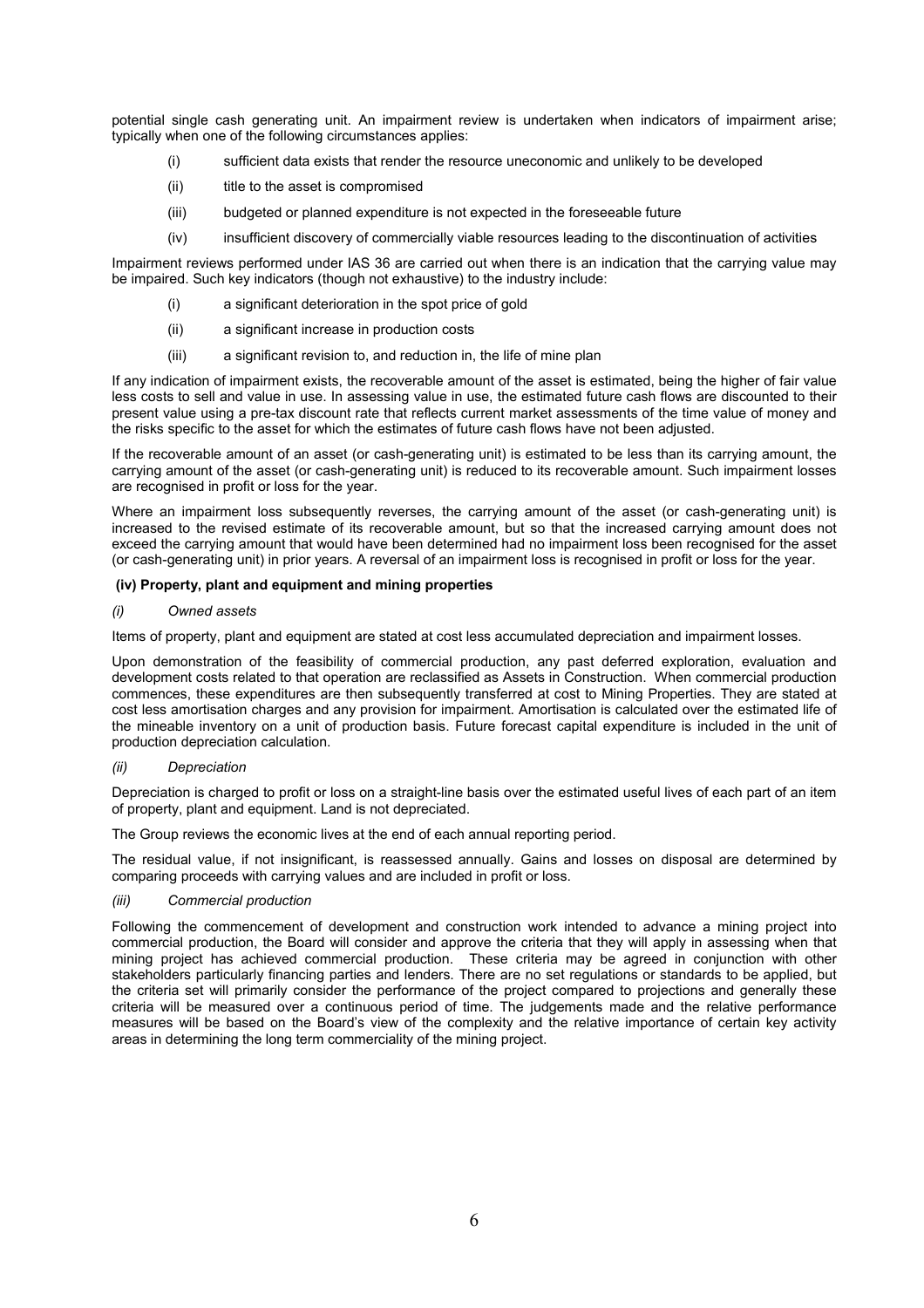### **(v) Inventories**

Inventories are stated at the lower of cost and net realisable value. Materials that are no longer considered as likely to be used by the Group or their value is unlikely to be readily realised through a sale to a third party, are provided for.

Materials held for consumption within operations are valued based on purchase price or, when manufactured internally, at cost. Costs are allocated on an average basis and include direct material, labour, related transportation costs and an appropriate allocation of overhead costs.

Gold bullion, copper/gold concentrate, run of mine ore and any other production inventories are valued at the lower of cost and net realisable value. Dependent on the current stage of any product inventory in the process cycle, cost will reflect, as appropriate, mining, processing, transport and labour costs as well as an allocation of mine services overheads required to bring the product to its current state.

Net realisable value is the estimated selling price in the ordinary course of business, after deducting any costs to completion and any applicable marketing, selling, shipping and other distribution expenses.

### **(vi) Revenue**

Revenue represents amounts receivable in respect of sales of gold and by-products. Revenue represents only sales for which contracts have been agreed and for which the product has been delivered to the purchaser in the manner set out in the contract. Revenue is stated net of any applicable sales taxes. All revenue is derived from the sales of copper/gold concentrates produced by the Palito Mine and gold bullion produced from both the Palito Mine and the Sao Chico Mine.

Revenue from the sale of goods is recognised when the risks and rewards of ownership have been transferred to the buyer. Revenues are recognised in full using prices ruling at the date of sale with adjustments in respect of final sales prices being recognised in the month that such adjustment is agreed. Fair value adjustments for gold prices in respect of any sale for which final pricing has not been agreed at any balance sheet date is accounted for using the gold price at that balance sheet date. Any unsold production and in particular concentrate, is held as inventory and valued at the lower of production cost and net realisable value until sold.

In the case of the sales of copper/gold concentrates, revenue is recognised when, in accordance with the terms of the contract, the customer takes delivery and the Company has no further risk regarding the physical product. In the case of gold bullion, revenue is recognised at the time that gold is delivered to the end purchaser.

No revenue is recognised if there are significant uncertainties regarding recovery of the consideration due.

All sales revenue from incidental production arising during the exploration, evaluation, development and commissioning of a mineral resource prior to commercial production, are taken as a contribution towards previously incurred costs and offset against the related asset accordingly.

Interest income is recognised on a time-proportion basis using the effective interest rate method.

### **(vii) Currencies**

The condensed financial statements are presented in United States Dollars (US\$ or "\$"). Other currencies referred to in these condensed financial statements are UK Pounds ("UK£"), Canadian Dollars ("C\$") and Brazilian Reais ("BrR\$").

The Group's presentational currency is US Dollars and has been selected based on the currency of the primary economic environment in which the Group as a whole operates, on the basis that the Group's primary product is generally traded by reference to its pricing in US Dollars.

Transactions in currencies other than the functional currency of a Group company are recorded at a rate of exchange approximating to that prevailing at the date of the transaction. At each balance sheet date, monetary assets and liabilities that are denominated in currencies other than the functional currency are translated at the amounts prevailing at the balance sheet date and any gains or losses arising are recognised in the income statement.

On consolidation, the assets and liabilities of the Group's overseas operations that do not have a US Dollar functional currency, are translated at exchange rates prevailing at the balance sheet date. Income and expense items are translated at the average exchange rate for the period. Exchange differences arising on the net investment in subsidiaries are recognised in other comprehensive income.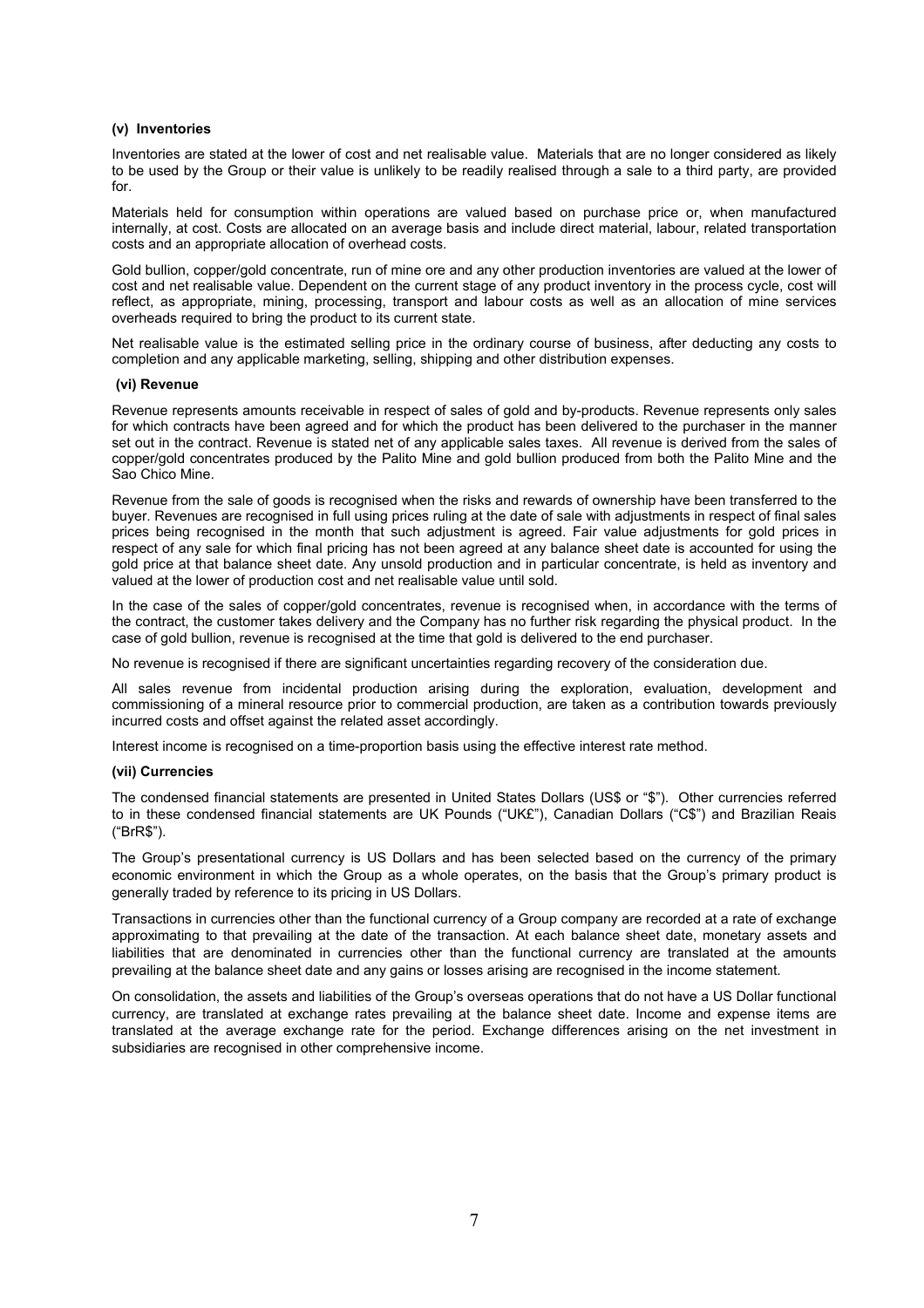### (**viii) Cash and cash equivalents**

Cash and cash equivalents include cash in hand, deposits held at call with banks, other short-term highly liquid investments with original maturities of three months or less and bank overdrafts. Bank overdrafts are shown within interest bearing liabilities in current liabilities on the balance sheet.

### **2. Taxation**

The Group has recognised a deferred tax asset to the extent that the Group has reasonable certainty as to the level and timing of future profits that might be generated and against which the asset may be recovered. The Group has released the amount of US\$33,891 as a deferred tax charge during the three month period to 31 March 2017.

The Group has also incurred a tax charge for the period in Brazil of US\$46,661.

# **3. Earnings per share**

|                                                              | 3 months ended<br>31 March 2017<br>(unaudited) | 3 months ended<br>31 March 2016<br>(unaudited) |
|--------------------------------------------------------------|------------------------------------------------|------------------------------------------------|
| (Loss) / profit attributable to ordinary shareholders (US\$) | (114, 043)                                     | 1,347,665                                      |
| Weighted average ordinary shares in issue                    | 698,701,772                                    | 656,389,204                                    |
| Basic (loss) / profit per share (US cents)                   | (0.016)                                        | 0.205                                          |
| Diluted ordinary shares in issue                             | 748,611,772                                    | 692,774,989                                    |
| Diluted (loss) / profit per share (US cents)                 | $(0.016)^{(1)}$                                | 0.195                                          |

(1) as the effect of dilution is to reduce the loss per share, the diluted loss per share is considered to be the same as the basic loss per share.

## **4. Segmental analysis**

The following information is given about the Group's reportable segments:

The Chief Operating Decision Maker is the Board of Directors. The Board reviews the Group's internal reporting in order to assess performance of the business. Management has determined the operating segments based on the reports reviewed by the Board.

The Board considers the performance of the Group by the geographical location of expenditures, and the division of capital expenditure between exploration and operations.

An analysis of the results for the three month period by management segment is as follows:

|                                          | 3 months ended 31 March 2017<br>(unaudited) |             |                      | 3 months ended 31 March 2016<br>(unaudited) |             |               |
|------------------------------------------|---------------------------------------------|-------------|----------------------|---------------------------------------------|-------------|---------------|
|                                          | <b>Brazil</b><br>US\$                       | UK<br>US\$  | <b>Total</b><br>US\$ | <b>Brazil</b><br>US\$                       | UK<br>US\$  | Total<br>US\$ |
| Revenue                                  | 8,698,041                                   | 4,475,543   | 13,173,584           | 5,729,490                                   | 5,949,599   | 11,679,089    |
| Intra-group Sales                        | 3,530,582                                   | (3,530,582) |                      | 4,713,588                                   | (4,713,588) |               |
| Operating expenses                       | (8,708,115)                                 | (1,084,235) | (9,792,350)          | (5,010,724)                                 | (1,678,782) | (6,689,506)   |
| Provision for impairment of<br>inventory | (220,000)                                   |             | (220,000)            |                                             |             |               |
| Depreciation and amortisation            | (1,803,052)                                 | (97, 652)   | (1,900,704)          | (1,005,395)                                 | (211, 332)  | (1, 216, 727) |
| Gross profit / (loss)                    | 1,497,456                                   | (236,926)   | 1,260,530            | 4,426,959                                   | (654, 103)  | 3,772,856     |
| Administration expenses                  | (625, 435)                                  | (616, 020)  | (1, 241, 455)        | (487, 683)                                  | (644, 517)  | (1, 132, 200) |
| Share based payments                     |                                             | (65, 620)   | (65, 620)            |                                             | (123, 116)  | (123, 116)    |
| Profit on sale of fixed assets           |                                             |             |                      | 2,568                                       |             | 2,568         |
| Operating profit / (loss)                | 872,021                                     | (918, 566)  | (46, 545)            | 3,941,844                                   | (1,421,736) | 2,520,108     |
| Foreign exchange gain/(loss)             | 112,388                                     | (65, 551)   | 46,837               | 849,627                                     | (890, 426)  | (40, 799)     |
| Finance (expense)/income                 |                                             | (33, 783)   | (33, 783)            | (2,354)                                     | (975,651)   | (978,005)     |
| Profit / (loss) before taxation          | 984,409                                     | (1,017,900) | (33, 491)            | 4,789,117                                   | (3,287,813) | 1,501,304     |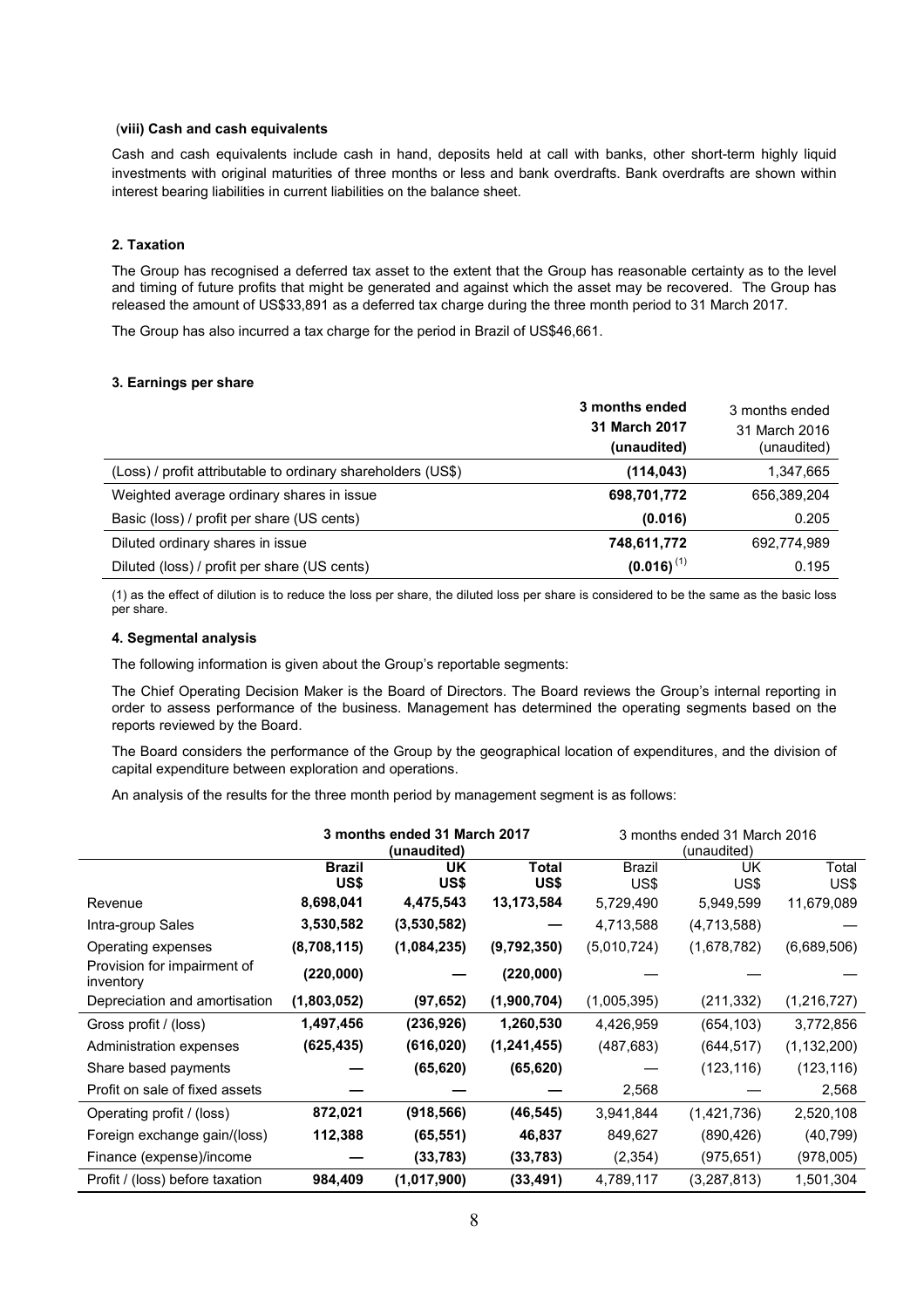# **4. Segmental analysis (continued)**

An analysis of non-current assets by location is as follows:

|                       | <b>Total non-current assets</b> |             |             |  |
|-----------------------|---------------------------------|-------------|-------------|--|
|                       | 31 March                        | 31 March    | 31 December |  |
|                       | 2017                            | 2016        | 2016        |  |
|                       | (unaudited)                     | (unaudited) | (audited)   |  |
|                       | US\$                            | US\$        | US\$        |  |
| Brazil – operations   | 45,862,328                      | 42.123.789  | 45,396,140  |  |
| Brazil - exploration  | 10,234,360                      | 9.324.314   | 9,990,789   |  |
| Brazil - deferred tax | 3,313,099                       |             | 3,253,630   |  |
| Brazil - total        | 59,409,787                      | 51,448,103  | 58,640,559  |  |
| UK                    |                                 |             |             |  |
|                       | 59,409,787                      | 51,448,103  | 58,640,559  |  |

An analysis of total assets by location is as follows:

|               |             | <b>Total assets</b> |             |  |
|---------------|-------------|---------------------|-------------|--|
|               | 31 March    | 31 March            | 31 December |  |
|               | 2017        | 2016                | 2016        |  |
|               | (unaudited) | (unaudited)         | (audited)   |  |
|               | US\$        | US\$                | US\$        |  |
| <b>Brazil</b> | 70,573,065  | 66,482,426          | 69,489,023  |  |
| UK            | 6,191,636   | 8,057,738           | 6,352,431   |  |
|               | 76,764,701  | 74,540,164          | 75,841,454  |  |

# **5. Deferred exploration costs**

|                                    | 31 March<br>2017<br>(unaudited)<br>US\$ | 31 March<br>2016<br>(unaudited)<br>US\$ | 31 December<br>2016<br>(audited)<br>US\$ |
|------------------------------------|-----------------------------------------|-----------------------------------------|------------------------------------------|
| Cost                               |                                         |                                         |                                          |
| Balance at beginning of period     | 9,990,789                               | 8,679,246                               | 8,679,246                                |
| Geological exploration expenditure | 2,521                                   |                                         | 525,444                                  |
| Reclassification to mining assets  |                                         | (549,699)                               | (558, 895)                               |
| Foreign exchange movements         | 241,050                                 | 637,741                                 | 1,344,994                                |
| Balance at end of period           | 10,234,360                              | 8,767,288                               | 9,990,789                                |

# **6. Property, plant and equipment including mining property and projects in construction**

|                                                  | 31 March<br>2017<br>(unaudited)<br>US\$ | 31 March<br>2016<br>(unaudited)<br>US\$ | 31 December<br>2016<br>(audited)<br>US\$ |
|--------------------------------------------------|-----------------------------------------|-----------------------------------------|------------------------------------------|
| Cost                                             |                                         |                                         |                                          |
| Balance at beginning of period                   | 71,237,368                              | 54.940.285                              | 54,940,285                               |
| Reclassification from deferred exploration costs |                                         | 549.699                                 | 558,895                                  |
| Additions                                        | 1,450,693                               | 1,033,509                               | 6,282,145                                |
| Write-Offs                                       |                                         |                                         | (23, 490)                                |
| Foreign exchange movements                       | 1,749,808                               | 4,668,957                               | 9,479,533                                |
| Balance at end of period                         | 74,437,869                              | 61,192,450                              | 71,237,368                               |
|                                                  |                                         |                                         |                                          |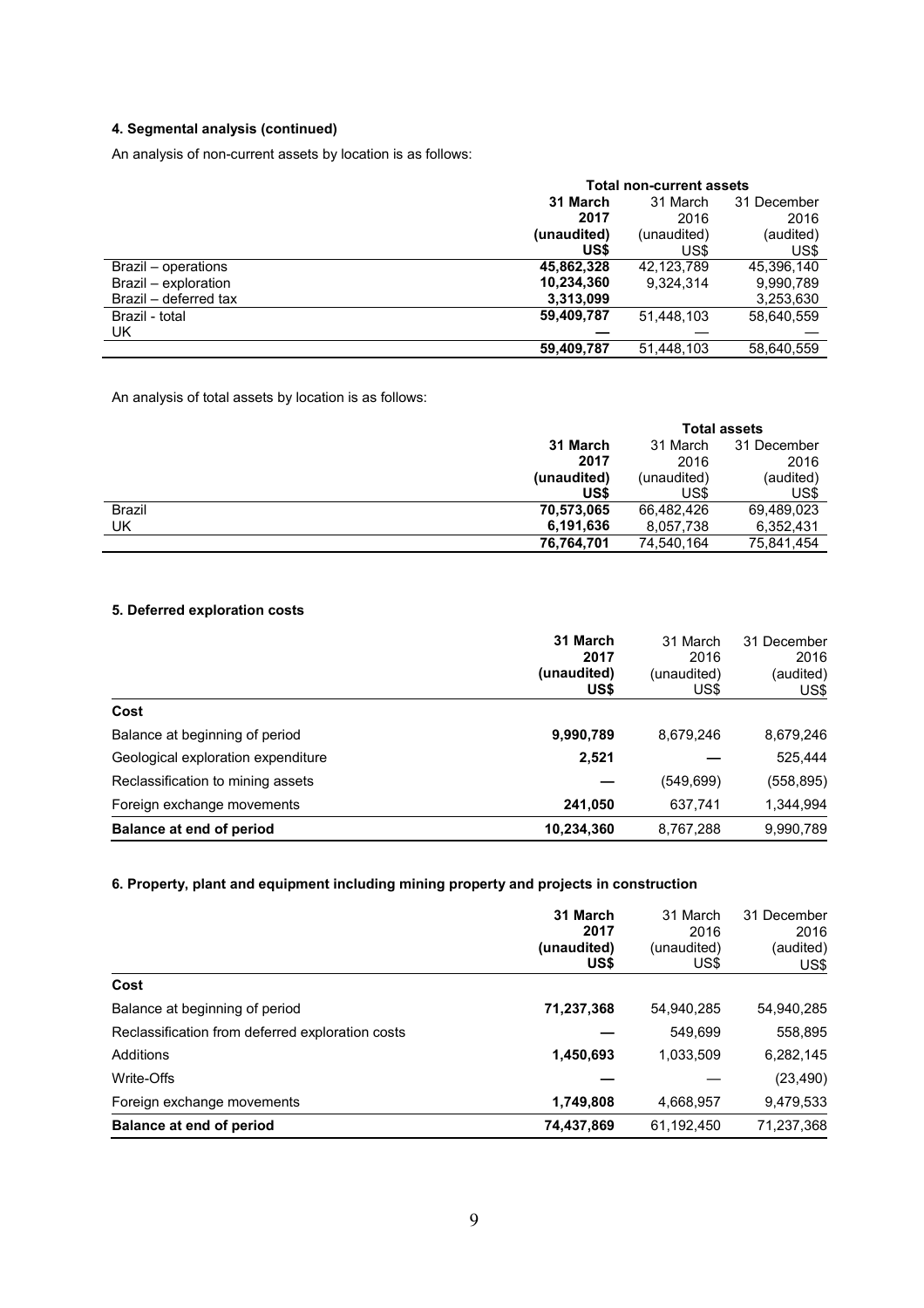# **6. Property, plant and equipment including mining property and projects in construction (continued)**

|                                 | 31 March<br>2017<br>(unaudited)<br>US\$ | 31 March<br>2016<br>(unaudited)<br>US\$ | 31 December<br>2016<br>(audited)<br>US\$ |
|---------------------------------|-----------------------------------------|-----------------------------------------|------------------------------------------|
| <b>Accumulated depreciation</b> |                                         |                                         |                                          |
| Balance at beginning of period  | (25, 841, 228)                          | (14,789,801)                            | (14,789,801)                             |
| Charge for period               | (2,013,516)                             | (2,092,416)                             | (8, 182, 668)                            |
| Foreign exchange movements      | (720, 797)                              | (1,629,419)                             | (2,868,759)                              |
| Balance at end of period        | (28, 575, 541)                          | (18, 511, 636)                          | (25, 841, 228)                           |
| Net book value at end of period | 45,862,328                              | 42,680,815                              | 45,396,140                               |

# **7. Inventories**

|                                           | 31 March<br>2017<br>(unaudited) | 31 March<br>2016<br>(unaudited) | 31 December<br>2016<br>(audited) |
|-------------------------------------------|---------------------------------|---------------------------------|----------------------------------|
|                                           | US\$                            | US\$                            | US\$                             |
| Consumables                               | 2,621,834                       | 2,110,788                       | 2,380,873                        |
| Ore stockpiles and other work in progress | 2,861,769                       | 3.625.034                       | 4,156,726                        |
| Finished goods                            | 1.050.457                       | 3.974.017                       | 1,572,774                        |
| Balance at end of period                  | 6,534,060                       | 9,709,839                       | 8,110,373                        |

# **8. Interest bearing secured loan**

|                                                                | 31 March    | 31 March    | 31 December |
|----------------------------------------------------------------|-------------|-------------|-------------|
|                                                                | 2017        | 2016        | 2016        |
|                                                                | (unaudited) | (unaudited) | (audited)   |
|                                                                | US\$        | US\$        | US\$        |
| Balance at start of period                                     | 1,371,489   | 4,000,000   | 4,000,000   |
| Fair value of derivative associated with loan                  |             | (212,500)   |             |
| Repayments                                                     |             |             | (3,261,111) |
| Amount due on settlement of call options                       |             |             | 432,600     |
| Extension fee payable                                          |             |             | 200,000     |
| Effective interest rate charge of the fair value of derivative |             | 25,000      |             |
| Balance at end of period                                       | 1,371,489   | 3,812,500   | 1,371,489   |

In January 2016, The Group renegotiated the repayment terms of the secured loan facility which at the time was US\$4 million. As part of the fee for this renegotiation the Group awarded call options over 2,500 ounces in favour of Sprott. The fair value of which was calculated as \$212,500. The fair value was being amortised over the original life of the options (30 June 2017). All the call options were exercised during the 2016 calendar year. The secured loan facility is repayable by 31 August 2017.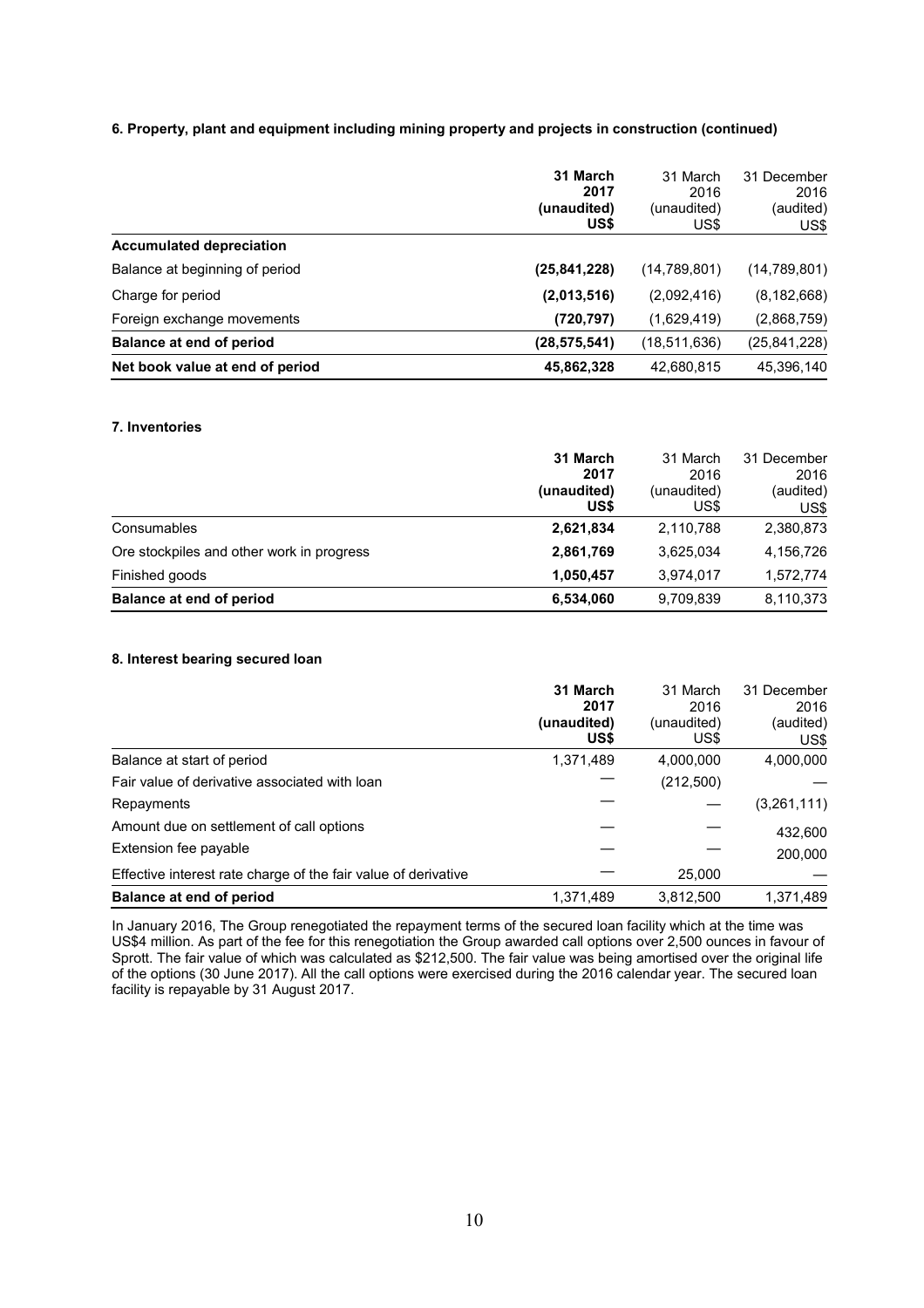### **9. Contingencies**

Employment legislation in Brazil allows former employees to bring claims against an employer at any time for a period of two years from the date of cessation of employment and regardless of whether the employee left the company voluntarily or had their contract terminated by the company. The Group considers that it operates in compliance with the law at all times but is aware that claims are made against all companies in Brazil on a regular basis. Whilst not accepting legal liability the Group makes provision or accrues for all known claims further claims may arise at any time.

During 2013, Serabi Mineração SA ("SMSA") was requested by the Tax Authorities for the State of Para, to provide supporting documentation in respect of certain tax reclaims made by SMSA dating back for six years. SMSA has provided all the requested information and the Group considers all claims made were in accordance with prevailing legislation. The total sum of the tax claims that are subject to this review is BrR\$78,000, which at the year-end is equivalent to US\$24,000.

### **10. Related party transactions**

The Group has not entered into any related party transactions during the period.

### **11. Share capital**

### **a) Ordinary shares**

|                                          |             | 31 March 2017<br>(unaudited) | 31 March 2016<br>(unaudited) |           | 31 December 2016<br>(audited) |           |
|------------------------------------------|-------------|------------------------------|------------------------------|-----------|-------------------------------|-----------|
| <b>Ordinary shares</b>                   | Number      | US\$                         | Number                       | US\$      | Number                        | US\$      |
| <b>Balance at beginning of</b><br>period | 698,701,772 | 5.540.960                    | 656.389.204                  | 5.263.182 | 656.389.204                   | 5,263,182 |
| Issued in period                         |             |                              |                              |           | 42,312,568                    | 277,778   |
| Balance at end of period                 | 698.701.772 | 5,540,960                    | 656,389,204                  | 5,263,182 | 698.701.772                   | 5,540,960 |

There have been no issues of ordinary shares during the three month period ended 31 March 2017.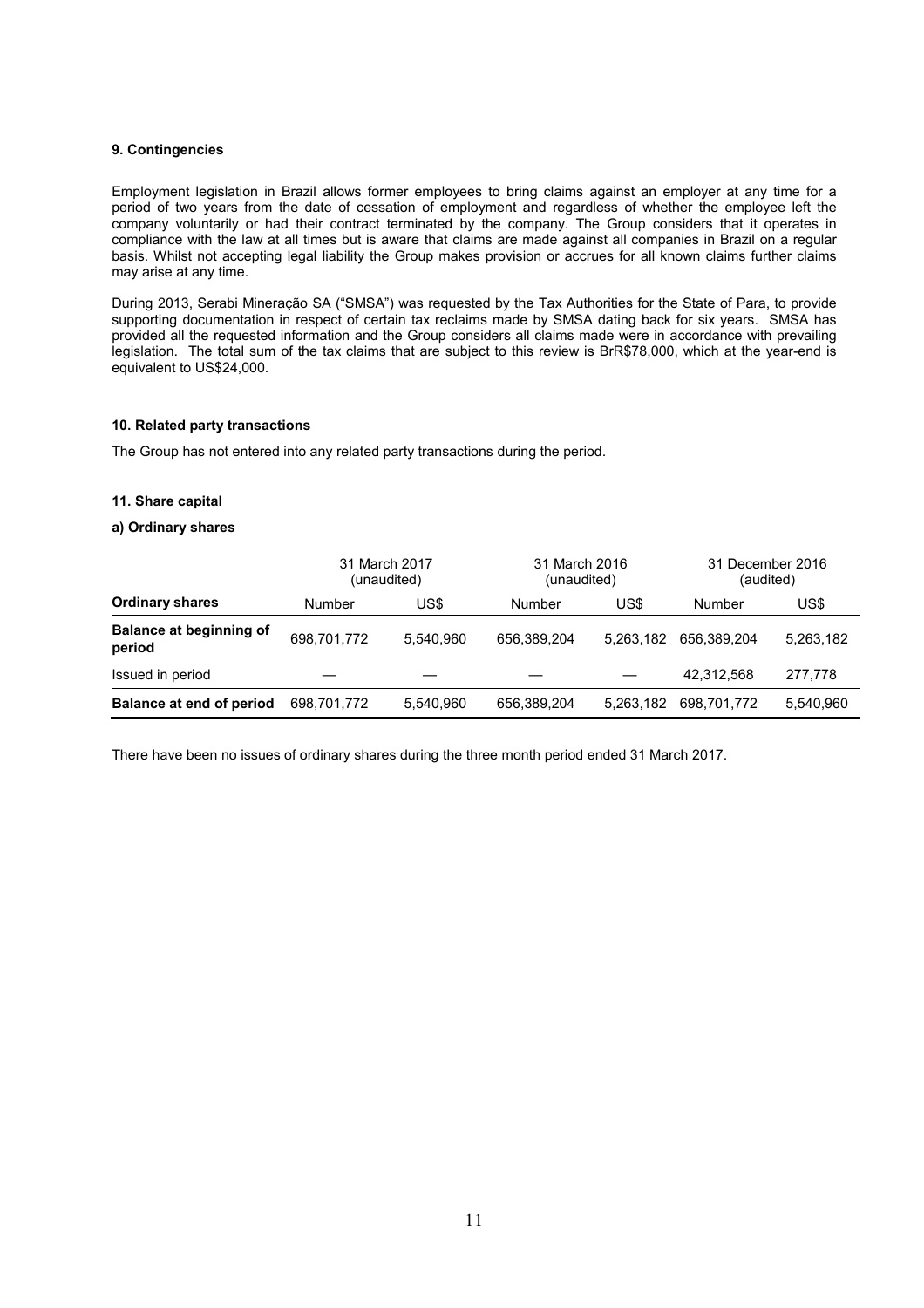# **11. Share capital (continued)**

# **(b) Stock option reserve**

# **Contributed surplus**

|                                | US\$      |
|--------------------------------|-----------|
| Balance at beginning of period | 1,338,652 |
| Option costs for period        | 65,620    |
| Balance at end of period       | 1,404,272 |

Under the Company's Stock Option Plan (the "2011 Plan"), stock options may be granted only to directors, officers, employees and consultants of the Company or to their permitted assignees and may be granted for a term not exceeding 10 years. The Ordinary Shares to be purchased upon exercise of each option must be paid for in full by the grantee at the time of exercise. Unless otherwise directed by the Board of Directors at the date of the grant, each award shall vest as to one third on the date of grant, one third on the first anniversary of grant and the balance vesting on the second anniversary of the date of grant. The Board of Directors shall also be entitled to establish performance criteria, which may affect the vesting of the options or the rights of the holder to exercise the options. The 2011 Plan reserves for issuance, pursuant to its terms, up to 10 per cent of the number of Ordinary Shares issued or issuable and outstanding from time to time.

The Company has operated other plans which have now been discontinued but retain options granted to individuals no longer employed by the Company continue to be outstanding under these plans.

The following summarises the outstanding options in issue at 31 March 2017 under the various plans that have been operated by the Company:

| Issue date        | Options outstanding | Options vested | Exercise price  | Expiry            |
|-------------------|---------------------|----------------|-----------------|-------------------|
| 16 May 2016       | 15,650,000          | 5,216,672      | <b>UK£0.050</b> | 15 May 2019       |
| 22 January 2015   | 15,000,000          | 15,000,000     | <b>UK£0.055</b> | 21 January 2018   |
| 30 September 2014 | 3,200,000           | 3,200,000      | UK£0.055        | 29 September 2017 |
| 7 April 2014      | 12,600,000          | 12,600,000     | <b>UK£0.050</b> | 6 April 2017      |
| 28 January 2011   | 1.285.000           | 1,285,000      | <b>UK£0.41</b>  | 27 January 2021   |
| 28 January 2011   | 450,000             | 450.000        | <b>UK£0.37</b>  | 27 January 2021   |
| 21 December 2009  | 1.700.000           | 1.700.000      | <b>UK£0.15</b>  | 20 December 2019  |
| 15 November 2007  | 25,000              | 25,000         | <b>UK£2.64</b>  | 14 November 2017  |
|                   | 49.910.000          | 39.476.672     |                 |                   |

The approximate weighted average exercise price is UK£0.06868

# **13. Impairment**

For the purposes of the preparation of the annual audited financial statements for the year ended 31 December 2016, management undertook an impairment review of the Group's exploration, development and production assets. At that time, there was no indication that the Group required a provision for impairment.

As at 31 March 2017 the carrying value of the assets relating to the Palito and Sao Chico Mines has decreased from US\$48.93 million as at 31 December 2016 to US\$48.59 million.

The major assumptions underlying management's estimate of the of the value in use attributable to the Palito and Sao Chico Mines as at 31 December 2016 are detailed in note 19 to the Company's Annual Report and Financial Statements for the year ended 31 December 2016. Management do not consider that any events have occurred during the period since the preparation of that estimate which would lead them to vary any of the assumptions underlying the estimate of the value in use, which supports the amended carrying value as at 31 March 2017. The matter will continue to be reviewed in future periods.